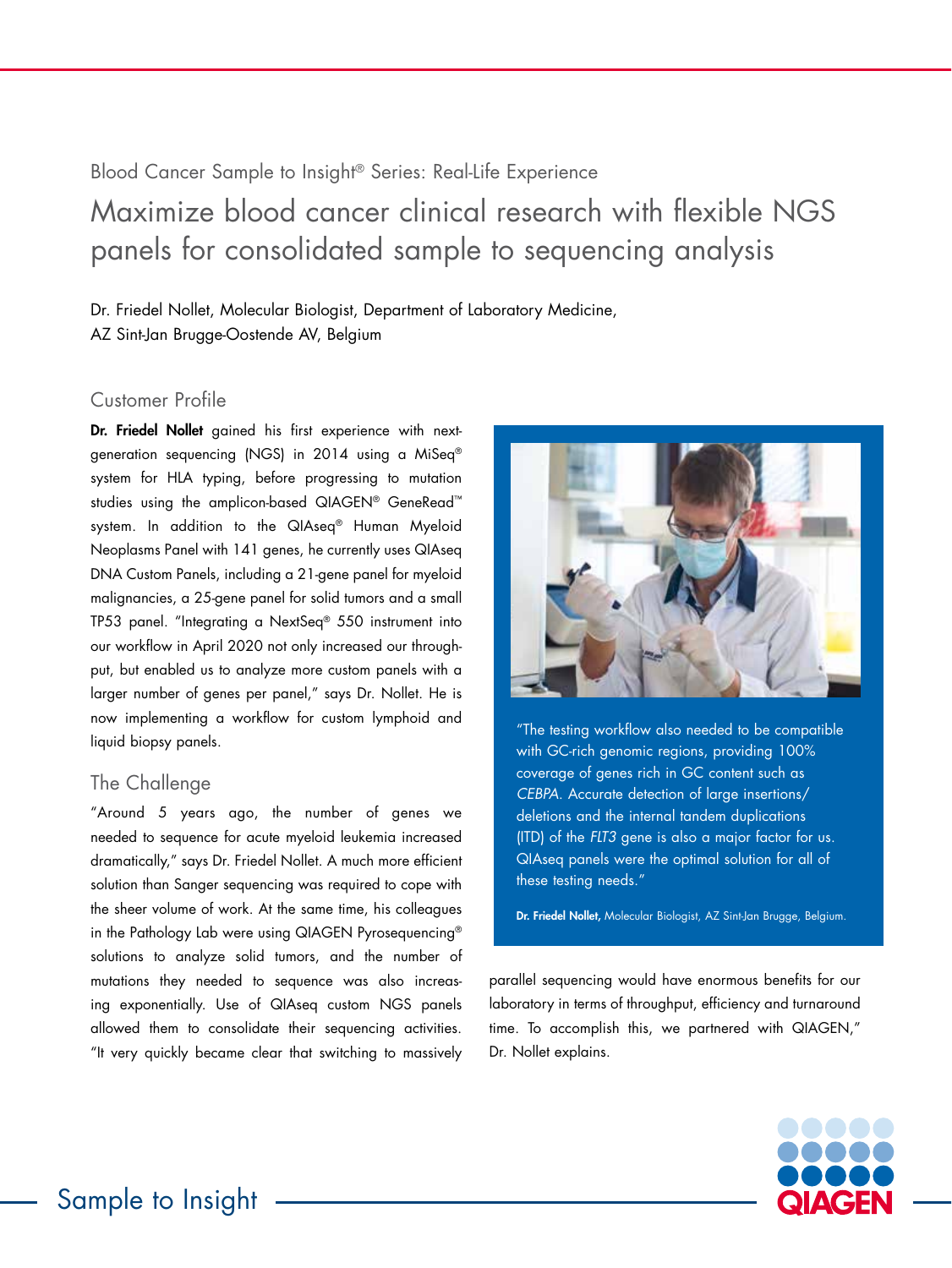# Why a QIAGEN Workflow with QIAseq Panels?

Amplicon-based methods deliver high coverage for some regions, with low coverage for others. This can result in a loss of sequencing data for important regions, which means that an increased number of sequencing reads is required, with higher costs per sample. The QIAseq panels overcome this technical challenge. Dr. Nollet says, "Our lab needed a sample to sequencing solution that fulfilled a number of important criteria. Uniform horizontal coverage of genes was absolutely crucial for our testing workflow and QIAseq panels deliver this."

Dr. Nollet added, "The testing workflow also needed to be compatible with GC-rich genomic regions, providing 100% coverage of genes rich in GC content such as *CEBPA*. Accurate detection of large insertions/deletions and the internal tandem duplications (ITD) of the *FLT3* gene is also a major factor for us due to the significance of this gene as a drug target for acute myeloid leukemia (AML). QIAseq panels were the optimal solution for all of these testing needs."

Dr. Nollet's lab uses two bioinformatics tools, enabling cross-checking of results for quality purposes. One of these solutions is CLC Genomics Workbench, which enabled analysis and visualization of the vast amount of sequencing data generated.



Dr. Friedel Nollet showing QIAseq sequencing data on an Illumina sequencer to his team.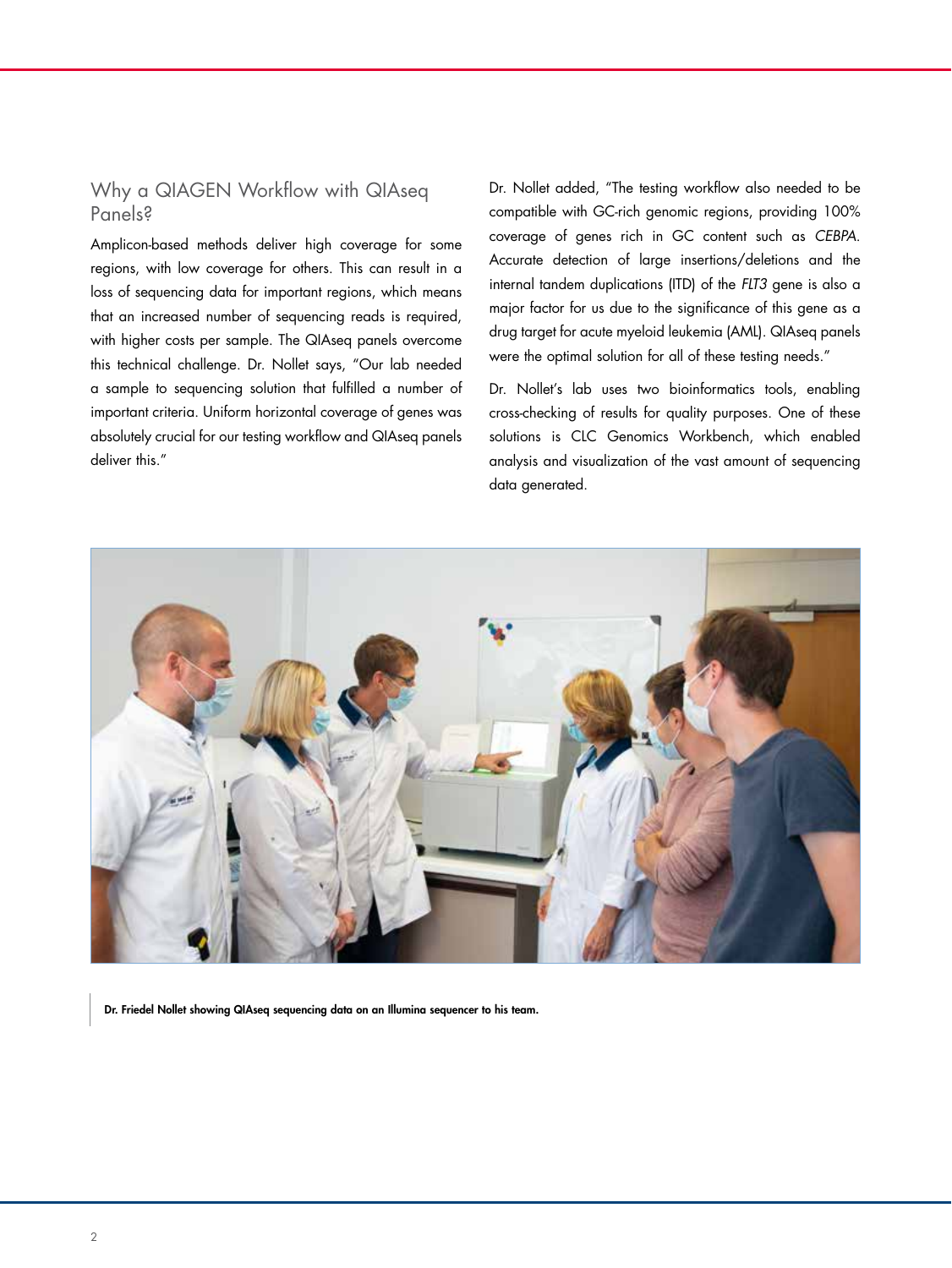### The Benefits

"QIAseq panels fulfill our requirements by providing uniform horizontal coverage of genes and enable us to successfully sequence genes rich in GC content (*CEBPA*) and very large ITD sequences (*FLT3*). A major advantage for us is that we can use the same workflow for blood, FFPE and cfDNA samples (liquid biopsies)," explains Dr. Nollet. He is currently testing the QIAseq Multimodal Leukemia Panel as he also wants to perform RNA sequencing. "QIAseq Multimodal panels have the very unique advantage that they consolidate DNA and RNA sequencing into a single workflow," says Dr. Nollet. His laboratory uses CLC Genomics Workbench to perform comprehensive NGS data analysis.

Dr. Nollet wants to expand his testing portfolio with larger panels, tests for more types of cancer, a workflow for liquid biopsy samples, and DNA and RNA sequencing for translocation detection. To further increase efficiency, he would like to implement an automated workflow to reduce hands-on time and increase throughput using the same number of lab personnel.

# The Impact of COVID-19

"COVID-19 has impacted our work as most of our highly skilled lab personnel are helping with testing for COVID-19 and will continue to do so until a high-throughput automated solution arrives in October or November. During the first phase of the pandemic, the number of samples we received dropped by about 40–50%. But, as the pandemic went on, the number of samples increased or even exceeded usual levels for a few weeks," explains Dr. Nollet.



"QIAGEN partners with us to design custom NGS panels and implement optimized sample to sequencing workflows that fulfill our testing needs."

#### Learnings

- "In the rapidly evolving field of blood cancer clinical research, labs like ours require optimized testing workflows, from Sample to Insight.
- QIAGEN partners with us to design custom NGS panels and implement optimized sample to sequencing workflows that fulfill our testing needs.
- We gain access to innovative NGS solutions from QIAGEN early on, enabling us to implement them promptly and maintain our competitive edge," says Dr. Nollet.



"QIAseq Multimodal panels have the very unique advantage that they consolidate DNA and RNA sequencing into a single workflow."